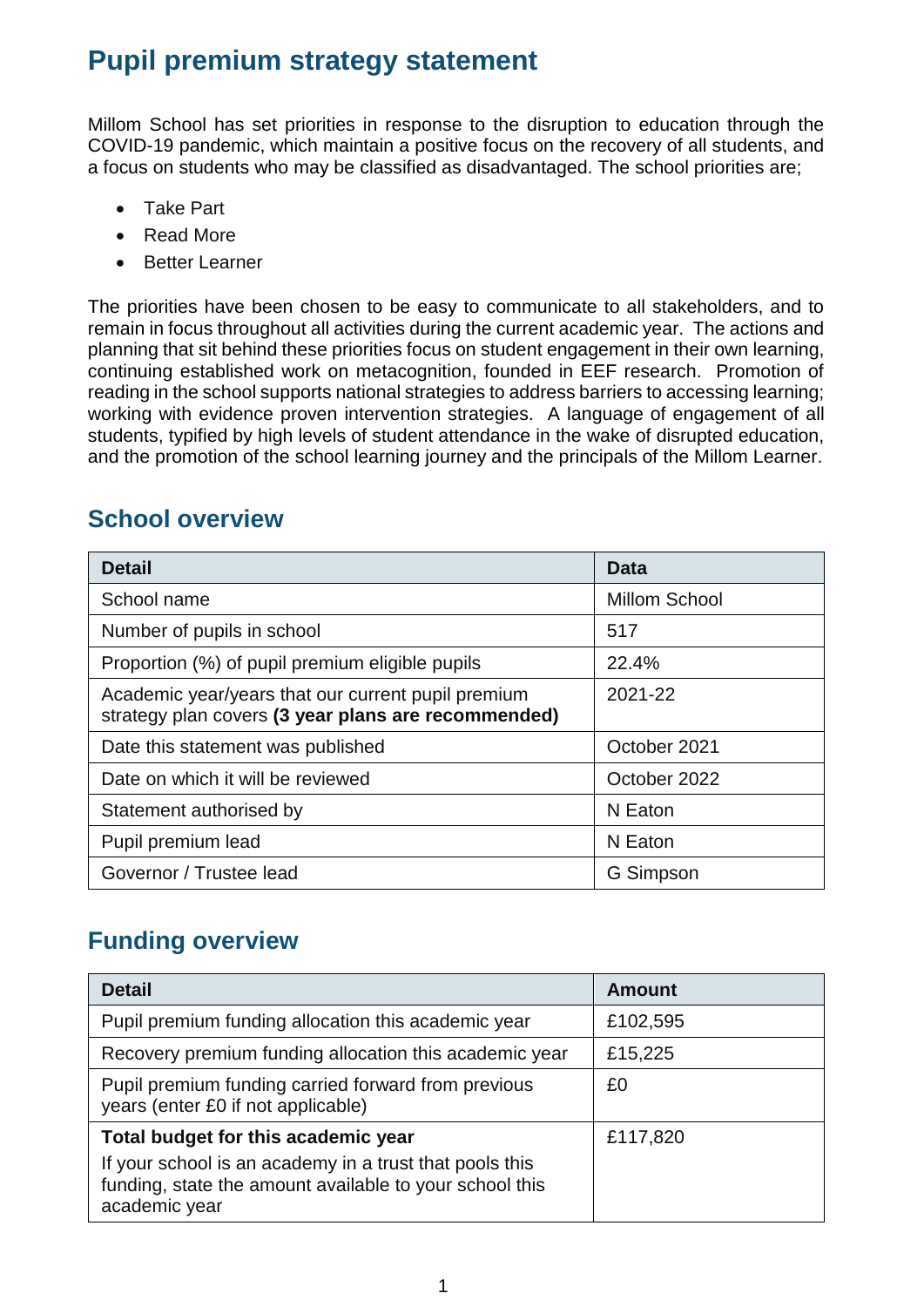# **Part A: Pupil premium strategy plan**

# **Statement of intent**

Millom School's priorities for the academic year 2021-22 have been chosen to focus the efforts of staff and students towards recovery from disrupted education through proactive, easy to understand actions.

Through evidence-based interventions into developing reading, and supporting identified students with reading ages below their chronological age, disadvantaged students will be a priority group of students. Any financial barriers to accessing support or learning materials will be addressed by the school, to give students the same experiences.

Professional development of teaching staff will have particular focus on Education Endowment Fund researched methods of Metacognition & Self-Regulated Learning; ensuring high quality teaching and learning takes place across the school to address gaps in knowledge that have arisen through disruption to education, where disadvantaged students have suffered significant impact.

Student engagement in all of the above activities will be closely monitored, primarily through school attendance. Where attendance concerns are identified, particularly in cases of persistent absence of disadvantaged students, appropriate support will be availed on a case-by-case basis.

# **Challenges**

This details the key challenges to achievement that we have identified among our disadvantaged pupils.

| <b>Challenge</b><br>number | <b>Detail of challenge</b>                                                                                                                         |
|----------------------------|----------------------------------------------------------------------------------------------------------------------------------------------------|
|                            | Gaps in learning, as a result of school closure over the past two years, which<br>need to be closed                                                |
|                            | Reading ages of some students being below their chronological age, limiting<br>access to learning opportunities                                    |
|                            | Persistent absence of disadvantaged students reduces the opportunity to<br>engage in high-quality teaching & learning, and intervention strategies |

# **Intended outcomes**

This explains the outcomes we are aiming for **by the end of our current strategy plan**, and how we will measure whether they have been achieved.

| Intended outcome                                                                      | <b>Success criteria</b>                                                                                                |
|---------------------------------------------------------------------------------------|------------------------------------------------------------------------------------------------------------------------|
| Reading ages of students who have been<br>identified as needing support will increase | Sample testing of student reading ages,<br>particularly disadvantaged students will<br>demonstrate improvement against |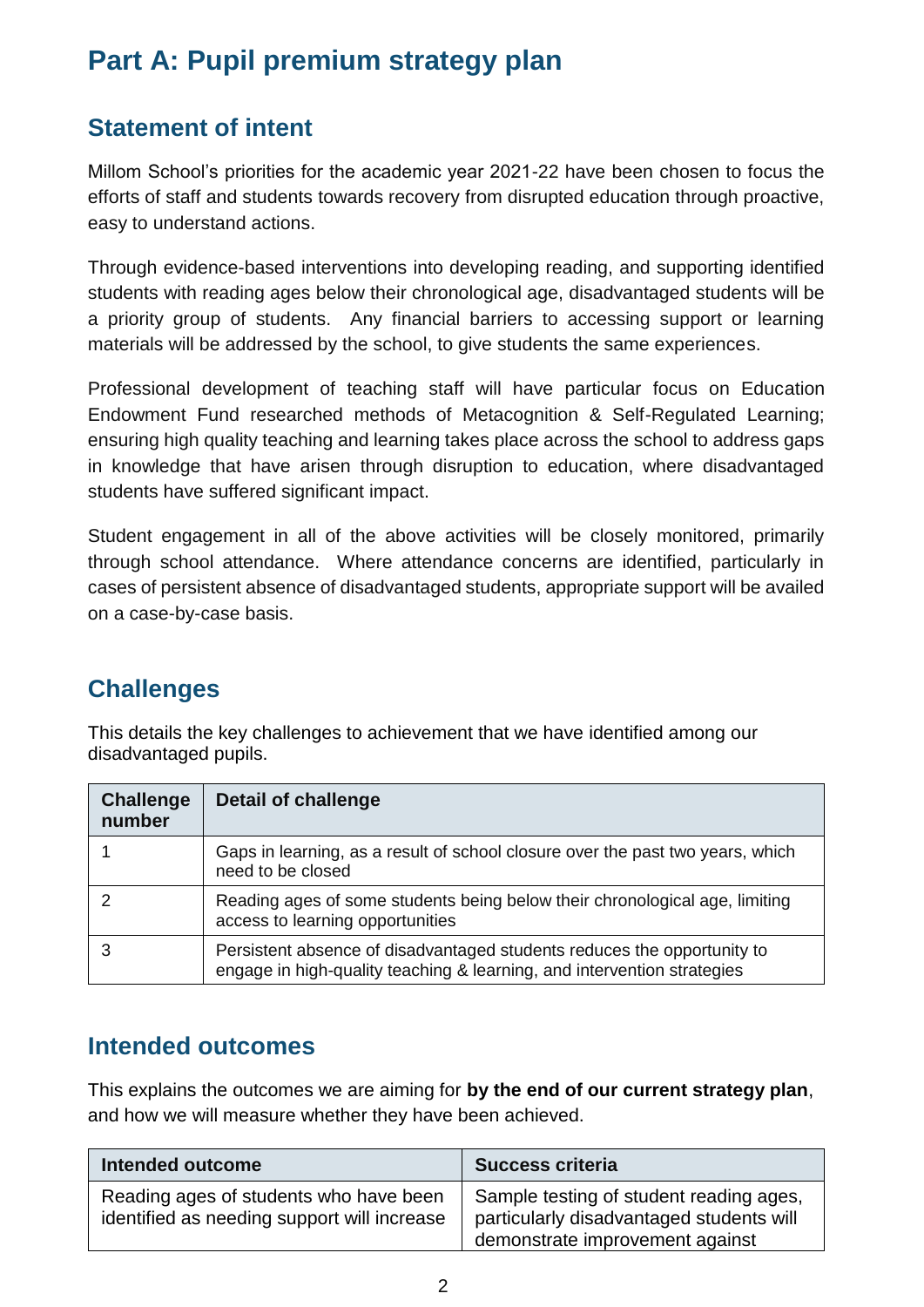|                                                                                                                                                 | baseline data taken in July & September<br>2021                                                                                                                                                                                               |
|-------------------------------------------------------------------------------------------------------------------------------------------------|-----------------------------------------------------------------------------------------------------------------------------------------------------------------------------------------------------------------------------------------------|
| Level of persistent absence of<br>disadvantaged students at Millom School<br>will have been reduced from levels seen<br>in 2020-21              | Monthly attendance reports discussed<br>by the school Leadership Team will<br>monitor key groups of students<br>throughout the year. National and local<br>data will allow for meaningful<br>comparisons of progress against this<br>outcome. |
| to improve students as learners, with a<br>particular focus on disadvantaged<br>students, SEND students and those most<br>impacted by lockdowns | <b>Quality Assurance &amp;</b><br>benchmarking processes will assess<br>standards of provision, making evidence<br>available to school leaders to identify<br>and share good-practice.                                                        |

# **Activity in this academic year**

This details how we intend to spend our pupil premium (and recovery premium funding) **this academic year** to address the challenges listed above.

#### **Teaching (for example, CPD, recruitment and retention)**

Budgeted cost: £62,700

| <b>Activity</b>                                                                                                                                                 | <b>Evidence that supports this</b><br>approach                                                                                                             | <b>Challenge</b><br>number(s)<br>addressed |
|-----------------------------------------------------------------------------------------------------------------------------------------------------------------|------------------------------------------------------------------------------------------------------------------------------------------------------------|--------------------------------------------|
| <b>CPD</b> delivered<br>through INSET<br>sessions during<br>academic year,<br>including use of IRIS<br>package to share<br>good practice                        | <b>Quality Assurance processes such</b><br>as lesson observations, work<br>scrutiny exercises and student-voice<br>activities will evidence good practice. | 1 & 3                                      |
| Class sizes keep to a<br>minimum, especially<br>in year 7 to support<br>development of<br>strong practices in<br>Metacognition ad<br>Self-Regulated<br>Learning | <b>Quality Assurance processes such</b><br>as lesson observations, work<br>scrutiny exercises and student-voice<br>activities will evidence good practice. | 1 & 3                                      |

#### **Targeted academic support (for example, tutoring, one-to-one support structured interventions)**

Budgeted cost: £29,800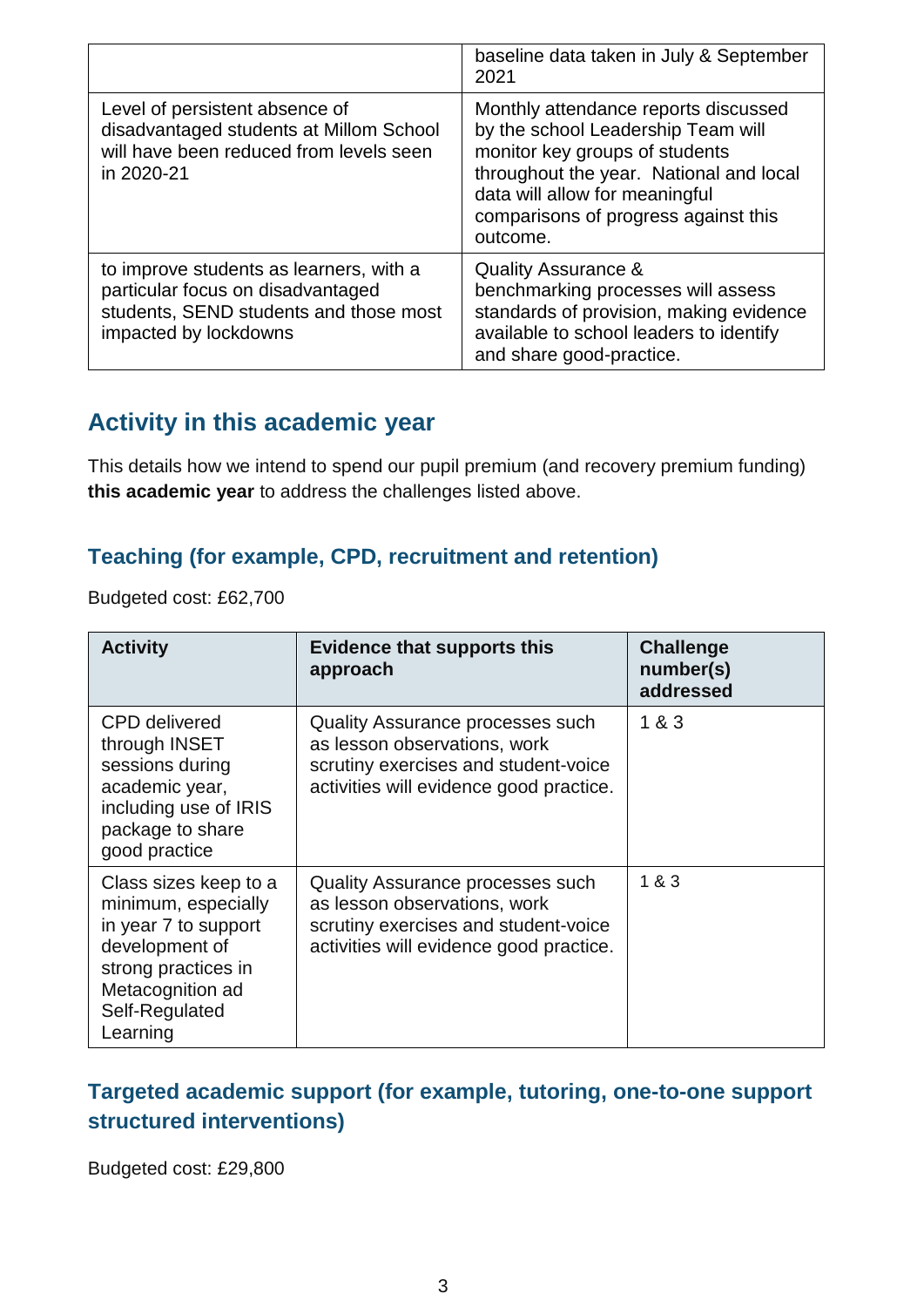| <b>Activity</b>                                                                                                                                                                         | <b>Evidence that supports this</b><br>approach                                                                                                                                                                                | <b>Challenge</b><br>number(s)<br>addressed |
|-----------------------------------------------------------------------------------------------------------------------------------------------------------------------------------------|-------------------------------------------------------------------------------------------------------------------------------------------------------------------------------------------------------------------------------|--------------------------------------------|
| Reading will be<br>supported through<br>evidenced<br>interventions as part<br>of lessons, during<br>tutor periods and<br>targeted intervention<br><b>EG Accelerated</b><br>Reader, IDL) | Appointment of dedicated reading<br>support lead will allow for thorough<br>interrogation of student progress in<br>reading (Reading Ages). Students<br>will be more engaged with learning &<br>intervention opportunities.   | 1, 2 & 3                                   |
| Academic mentoring<br>of students,<br>particularly<br>disadvantaged<br>students will work to<br>address gaps in<br>knowledge                                                            | Assessment of students throughout<br>the year will influence the reporting<br>of progress data during the course of<br>the year. Progress towards school<br>targets will be analysed following<br>data collections exercises. | 1 & 3                                      |

# **Wider strategies (for example, related to attendance, behaviour, wellbeing)**

Budgeted cost: £25,320

| <b>Activity</b>                                                                                                                                                           | <b>Evidence that supports this</b><br>approach                                                                                                                                                                                           | <b>Challenge</b><br>number(s)<br>addressed |
|---------------------------------------------------------------------------------------------------------------------------------------------------------------------------|------------------------------------------------------------------------------------------------------------------------------------------------------------------------------------------------------------------------------------------|--------------------------------------------|
| Student attendance<br>monitoring; particular<br>focus on<br>disadvantaged<br>persistent absence,<br>supported by<br>Learning Mentor with<br>specific attendance<br>focus. | Data from previous years shows the<br>impact of specific focus on the<br>attendance of these students who<br>can be supported by a specific<br>member of staff.                                                                          | 1 & 3                                      |
| Focus on student<br>engagement of key<br>groups, specifically<br>disadvantaged<br>students who were<br>disengaged during<br>periods of school<br>closure                  | Data gathered regarding<br>engagement with remote learning<br>during school closure identifies<br>students who require specific<br>support to close gaps in learning;<br>reported through behaviour reports<br>to Senior Leadership Team | 3                                          |

# **Total budgeted cost: £117,820**